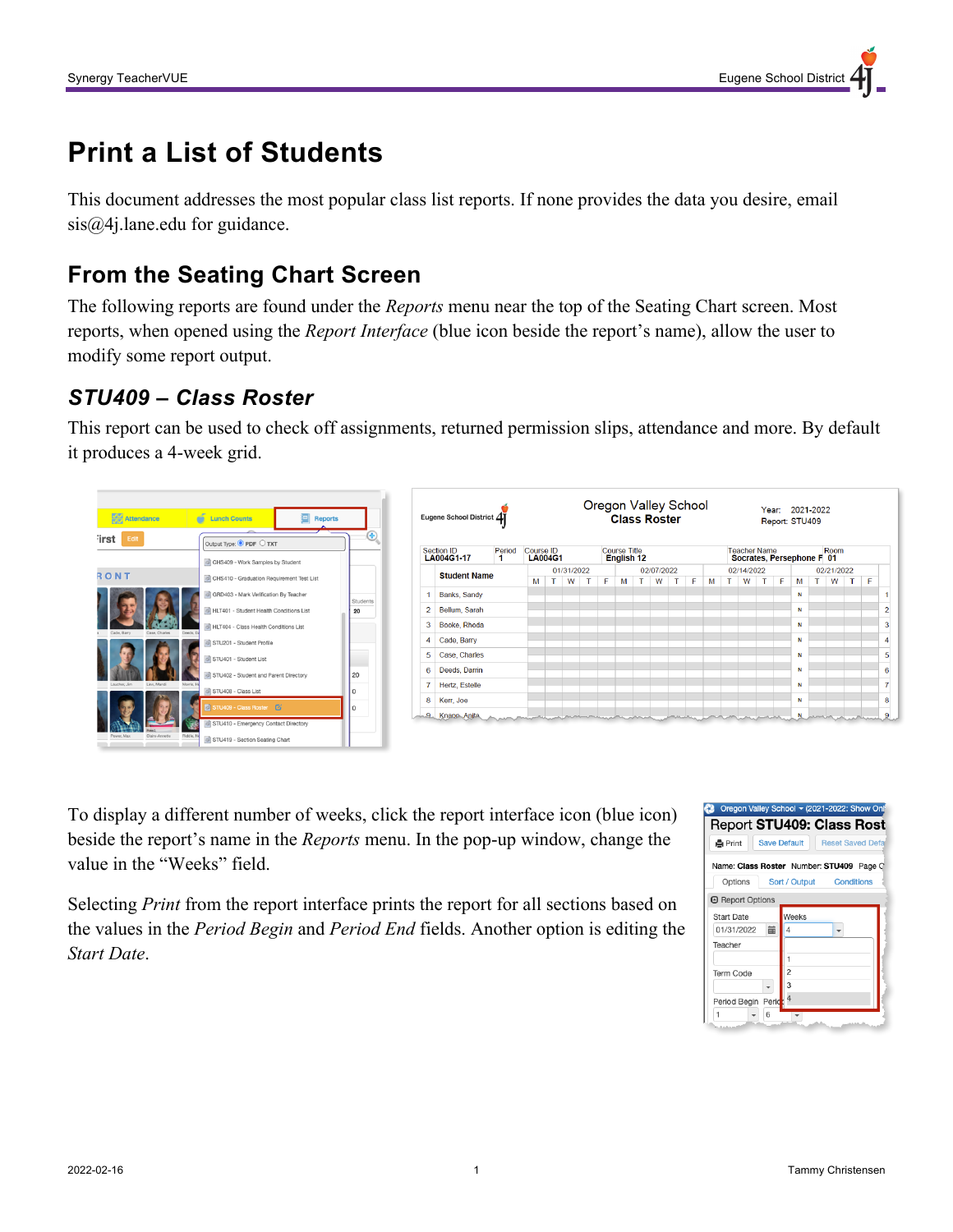#### *Student List – STU401*

This report lists each student's name, their Perm ID number, grade, gender and date of birth. Although the report can be opened as an XLSX file and sorted by birthdate, the data is first sorted by year, which throws off the month/date order. The Admin Report *Student Birthday List – Teacher* is best for listing students in order by their birth month and day as it ignores the year data.

| Eugene School District 41 |         |       |        |                   | Oregon Valley School<br><b>Student List</b> | 2021-2022<br>Year:<br>Report: STU401 |
|---------------------------|---------|-------|--------|-------------------|---------------------------------------------|--------------------------------------|
| <b>Student Name</b>       | Perm ID | Grade | Gender | <b>Birth Date</b> |                                             |                                      |
| Banks, Sandy              | 314804  | 09    | Female | 04/11/2003        |                                             |                                      |
| Bellum, Sarah             | 314805  | 10    | Female | 10/23/2003        |                                             |                                      |
| Booke, Rhoda              | 314803  | 09    | Female | 05/18/2003        |                                             |                                      |
| Cade, Barry               | 314791  | 09    | Male   | 04/14/2003        |                                             |                                      |
| Case, Charles             | 314793  | 09    | Male   | 08/24/2003        |                                             |                                      |
| Deeds, Darrin             | 314806  | 09    | Male   | 09/01/2004        |                                             |                                      |
| <b>Hertz, Estelle</b>     | 314795  | 09    | Female | 07/28/2003        |                                             |                                      |
| Kerr, Joe                 | 314797  | 12    | Male   | 09/26/2003        |                                             |                                      |

#### *Class List – STU408*

This report lists each student's name and at the bottom tallies the number of non-binary, male and female students in the class.

| <b>Section ID</b><br>Period<br>LA004G1-17<br>1 | Course ID<br><b>LA004G1</b> | <b>Course Title</b><br>English 12 | <b>Staff Name</b><br>Socrates, Persephone F. | <b>Room Name</b><br>01 |
|------------------------------------------------|-----------------------------|-----------------------------------|----------------------------------------------|------------------------|
| <b>Student Name</b>                            |                             |                                   |                                              |                        |
| Banks, Sandy                                   |                             |                                   |                                              |                        |
|                                                |                             |                                   |                                              |                        |
| Bellum, Sarah                                  |                             |                                   |                                              |                        |
| Booke, Rhoda                                   |                             |                                   |                                              |                        |
| Cade, Barry                                    |                             |                                   |                                              |                        |
| Case, Charles                                  |                             |                                   |                                              |                        |
| Vine, Ivy                                      |                             |                                   |                                              |                        |
| Waggon, Chuck                                  |                             |                                   |                                              |                        |